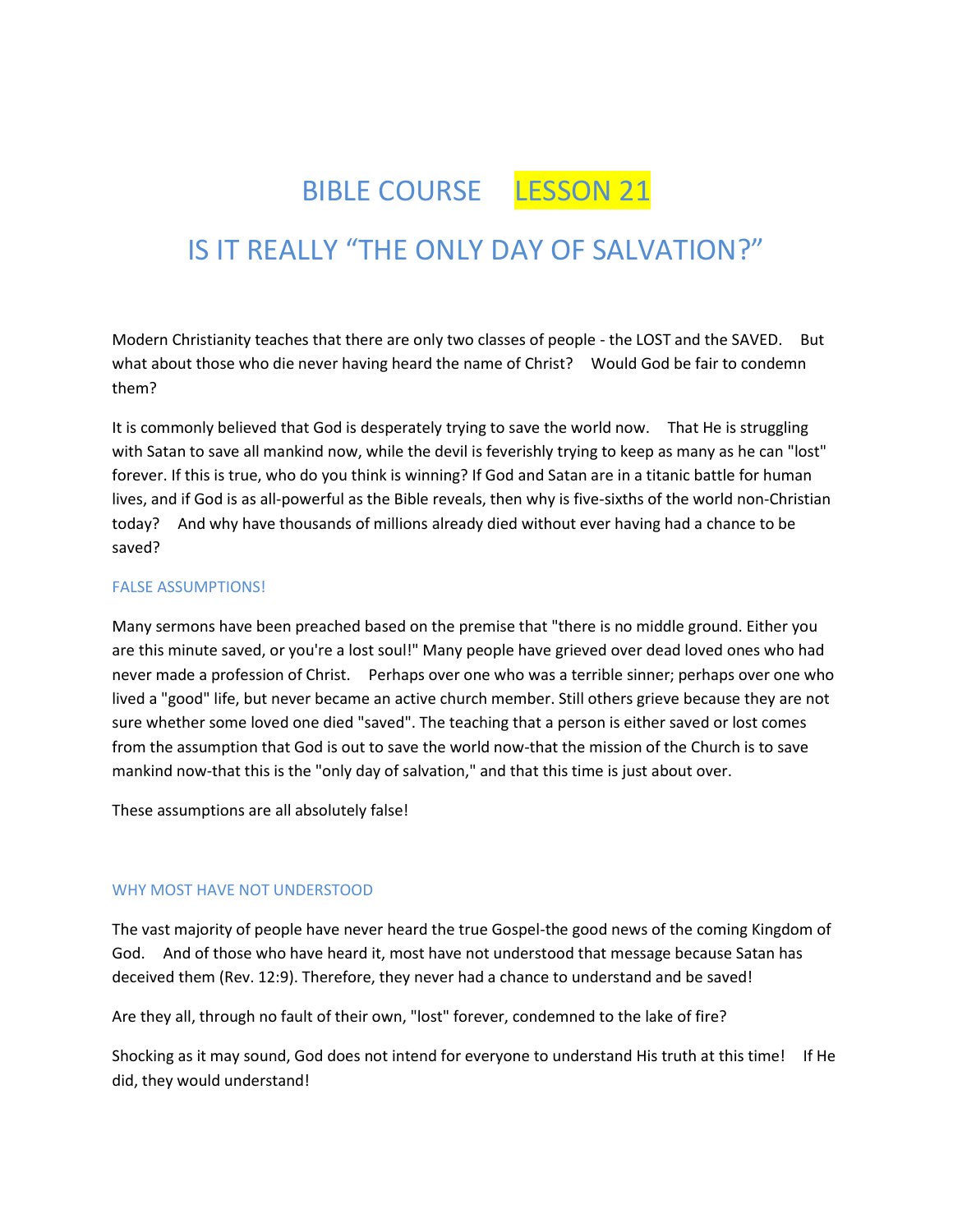Many think that Jesus spoke in parables to make His meaning clearer. This was not the reason. He spoke in parables to hide His real meaning so most of His hearers would not understand. After Jesus had spoken the parable of the sower, He plainly told His disciples, "It is not given" to the rest (those who had not then been called by God) to understand the truth about the Kingdom of God. They were not permitted to understand! (Mark 4:10-12; Matt. 13:10-13).

God has allowed the vast majority of humanity to be blind to His truth. He has allowed Satan to deceive the whole world. It is God's purpose and plan that, until Christ returns, only those whom He specially calls (John 6:44, 65) can understand the true way of salvation. As we learned in the previous **lesson, the future members of God's Family will be the kings, priests, teachers and administrators in His** soon-coming world-ruling government. Only a comparatively few are now being called to fill these positions. They are receiving the training necessary to prepare them to teach all mankind when God's Kingdom is set up, with world-ruling headquarters in Jerusalem.

#### EVERYONE TO BE CALLED

God reveals in His inspired Word-the Holy Bible-that those He has not yet called have not lost their opportunity for salvation. God is not in the process of saving everyone now. After Christ returns and establishes the Kingdom of God on earth, He will then begin to teach the way of salvation to millions. They will have their calling and opportunity to understand God's truth and be born into His Family during the Millennium. But what about the multiple thousands of millions who have already died without ever hearing or understanding the way of salvation? After the Millennium, they will be resurrected to mortal life and given their opportunity to understand God's truth, to be begotten by God's Spirit, to grow in His character, and to become Spirit-born members of His ruling Family. God is no respecter of persons (Acts 10:34). Everyone will ultimately be called and given an opportunity to receive salvation! God is absolutely fair! The truth about this important subject is plainly revealed in the pages of your Bible. So be sure to look up and read each verse given in answer to the questions. Don't just read this lesson-prove the truth from the Bible. "Prove all things; hold fast that which is good" (I Thessalonians. 5:21).

Let's begin this eye-opening and encouraging study of God's Word.

#### WHY THIS WORLD IS BLINDED

In previous studies we learned that Satan subtly deceived Eve in the Garden of Eden. Satan did not tell Eve: "Choose my government and my way of vanity and self-centeredness, and reject God." He tempted her with the beauty of the forbidden tree, appealed to her intellectual vanity, implied that God wasn't fair to withhold certain knowledge, and told her she wouldn't die (Gen. 3:1-6), assuring her she was already an immortal soul dwelling in a material body. Eve was thoroughly deceived into believing Satan and disbelieving God. She ate the forbidden fruit and gave some of it to her husband to eat also. Thus Adam willingly, but not wilfully, disobeyed God. When Adam took the forbidden fruit, he took to himself the authority to determine the spiritual knowledge of good and evil. He appropriated the prerogative of deciding what is good and evil-what is right and wrong-what is righteousness and what is sin. But Adam did not have this ability of himself. Thus the first human disbelieved and disobeyed God,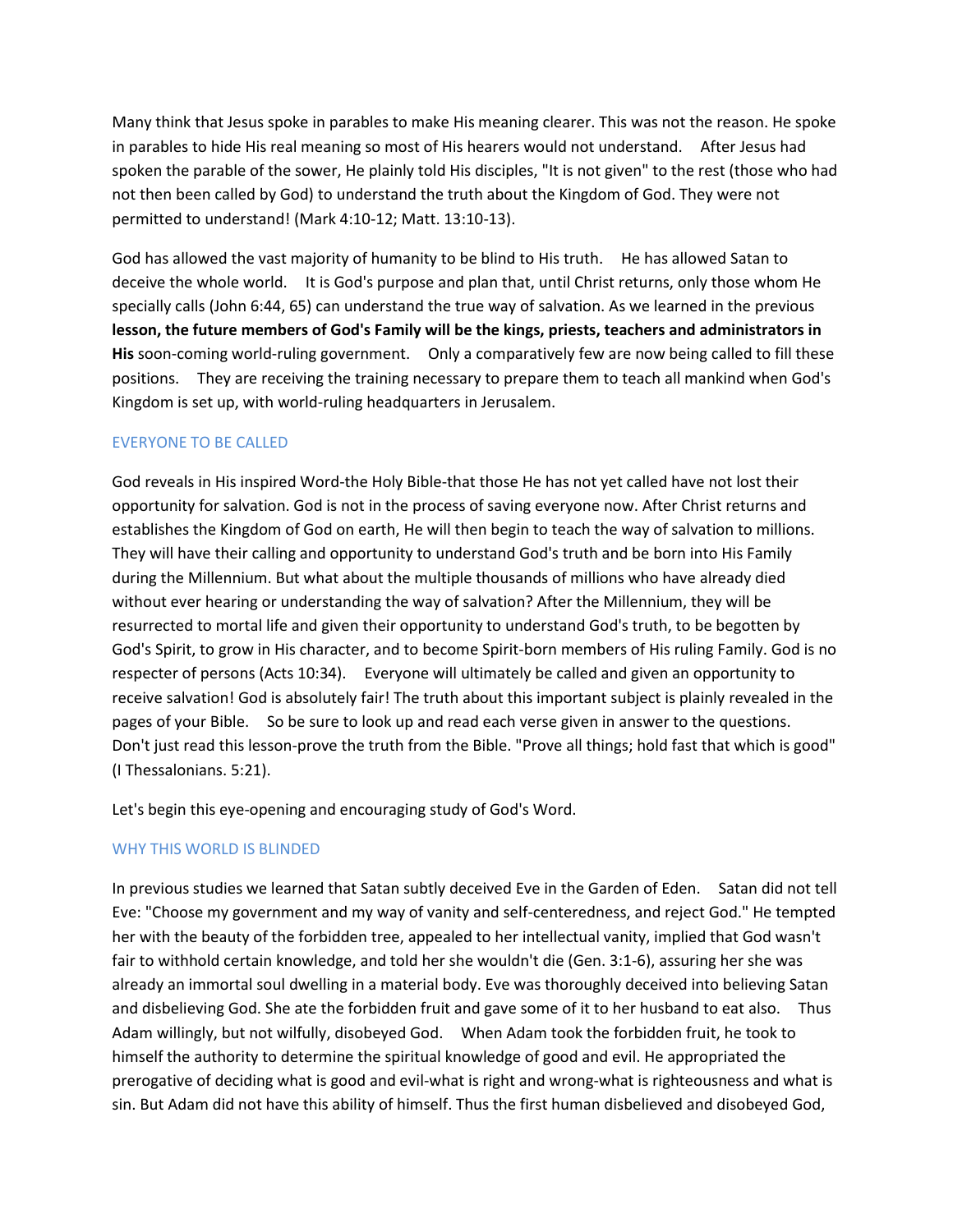choosing to go his own way and do his own thing. When Adam chose to reject God's authority, he rejected revealed spiritual knowledge from God. He chose instead to follow Satan's self-oriented way of life-his way of "get" as opposed to God's way of "give." Consequently, all mankind, except for a few God has specially chosen to call out of Satan's world, has been deceived by Satan for almost 6,000 years.

Stated another way, our first parents were "kidnapped" by Satan, and followed the way of life of the kidnapper rather than their potential spiritual Father, whom they disbelieved and disobeyed.

By following Satan's way and rejecting God, Adam in effect chose Satan as the "god" of mankind. And the Bible shows that God has allowed Satan to influence and deceive mankind ever since Adam ate the fruit of the tree of the knowledge of good and evil.

Let's review a few of the scriptures proving these facts.

1 . Is Satan the god of this world? 2 Corinthians. 4:4. Has he blinded people to God's truth? Same verse. Is Satan also the prince of the power of the air? Eph. 2:2. Does he influence, or "work in," the disobedient? Same verse. Has he indeed deceived the world? Rev. 12:9.

Comment: Satan, the "prince of the power of the air," influences mankind by "broadcasting" his moods and attitudes of vanity and selfishness to the human spirit in each individual. Humans unwittingly accept and express these attitudes as their own. "Human nature" is actually Satan's nature expressed in humans. Because they have been deceived, they are unaware of this spiritual broadcasting by Satan, and do not even know that they have been deceived.

2. Do true Christians belong to Christ and God? Mark 9:41; 1 Corinthians. 3:23; 6:20. Is that because God, through Christ, had to "buy" them back? Matt. 20:28; Col. 1:14; 1 Tim. 2:6; 1 Pet. 1:18-19.

Comment: "Redeem" (from which the word "redemption" comes) means to recover ownership of something that had been lost. If we are Christians, Christ has redeemed us "bought us back," so to speak. His sacrifice allows us, with God's help, to cease being the kidnapped children of Satan, and become the Spirit- begotten children of God! The fact that Christ had to pay a ransom (His life) to buy back those who are now His proves that we all have belonged to Satan! (See John 8:44; 1 John 3:8; Rom. 6:16).

3. What did God warn Adam that the penalty of sin would be? Gen. 2:17.

Comment: Adam and Eve sinned when they ate the fruit from the tree of the knowledge of good and evil. God had foreseen that possibility. But He could not suspend the penalty He had plainly said would follow disobedience. So how would God rescue His potential spiritual children from the kidnapper-Satan the devil? By decreeing at the very "foundation of the world" (Rev. 13:8)-this present civilization based on Satan's way, which began when Adam sinned-that He would send His future Son, Jesus Christ, to live without sin and pay the penalty of man's sins. It was also determined by God at that time that all of Adam's children should die: "it is appointed unto men once to die, but after this the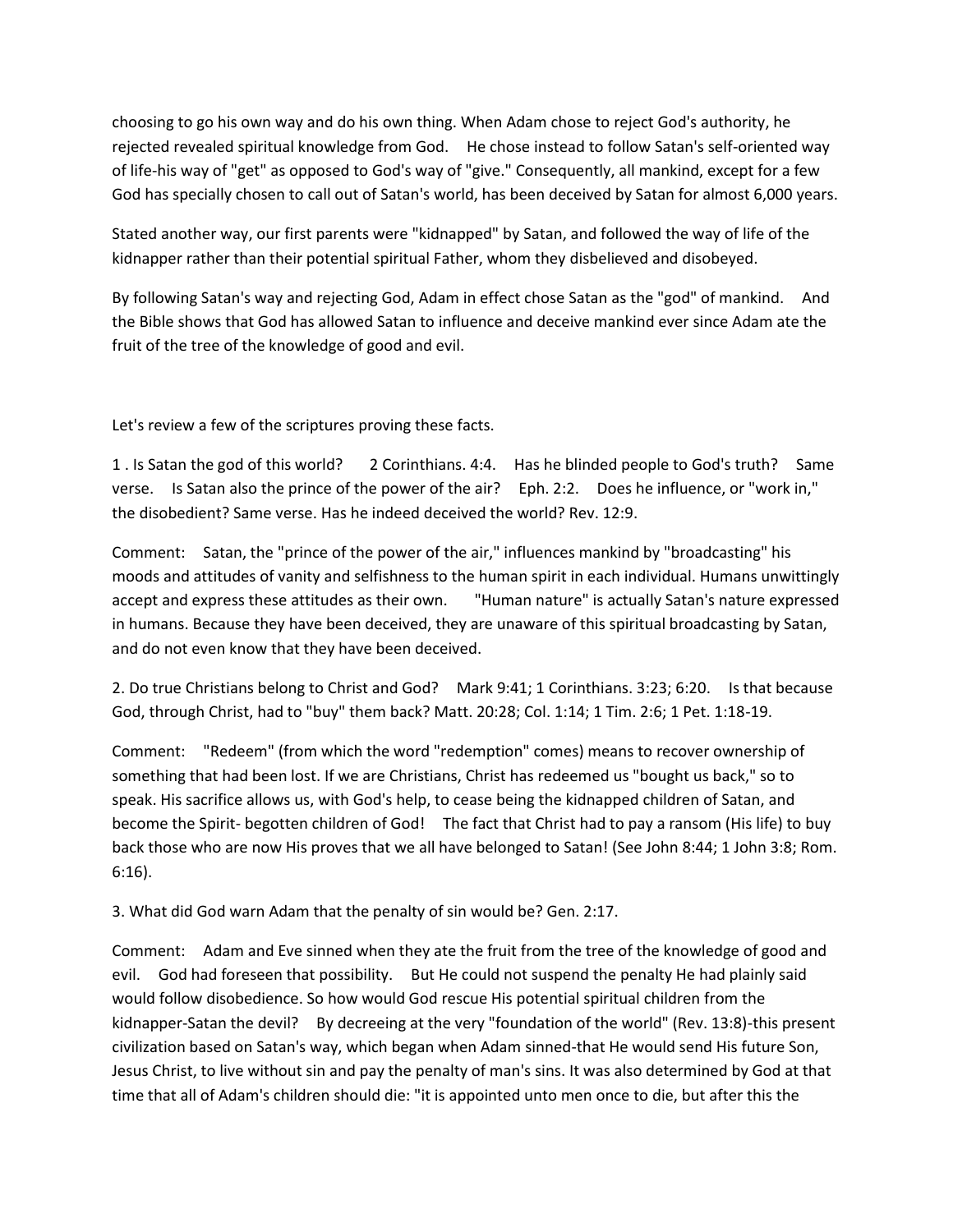judgment" (Heb. 9:27). But how could a man be judged after he had died? We'll learn the answer as we continue studying the Bible with this lesson!

4. Did Satan offer to give Christ ruler-ship of all the kingdoms of the world if He would worship him? Matt. 4:8-9. Did Christ acknowledge that Satan is the ruler of this world? John 14:30.

Comment: This and the other verses we have read clearly show that Satan is the ruler of this present evil world. But he retains that power only by God's express permission. God has assigned Satan 6,000 years in which to rule over mankind. When that time expires, Christ will forcibly intervene in world affairs and re-establish the government of God on earth. He will then rule the world for the next 1,000 years. Thus God's plan spans a period of one prophetic "week," since a day is as a thousand years with God, and a thousand years as a day (2 Pet. 3:8). God has said to Satan, in effect: "Six 'days' shall thou labour, and do all thy work: but the seventh 'day' is the Sabbath of the LORD thy God: in it thou shall not do any work" (Ex. 20:910). The first six days of this prophetic week God has turned over to Satan, and given him free reign to influence and deceive.

Satan's work is a labour of deception-of deceiving mankind-of turning God's truth upside down-causing honest, sincere people to accept a counterfeit for the genuine-deceiving people to sin. And how successfully he has worked at his occupation for nearly 6,000 years! We are now nearing the end of Satan's six millennial days of work. And the coming seventh millennial day shall be the Sabbath of the Lord God. That "day" will not belong to Satan. It belongs to God. In it, Satan shall not do any work. He will be chained, restrained, and thrown into the symbolic "bottomless pit" (Rev. 20:1-3). He will not be allowed to deceive anyone during the Millennium. When Christ returns to earth, He will seize ruler-ship from the arch-deceiver who has deceived and swayed humanity. Christ will restrain the builder and ruler of this world's civilization and bind him for 1,000 years!

## JESUS HID THE TRUTH ABOUT SALVATION!

When Jesus Christ came to earth nearly 2,000 years ago, it was not to set up His Kingdom (John 18:36). Christ did not, at that time, come to restrain Satan from deceiving the world. Contrary to what many have been taught, neither did Christ come to earth the first time to call everyone to salvation. Rather, He came to deliver His Father's message-the Gospel of the Kingdom of God. That message included salvation through Christ. But Jesus did not try to get everyone to believe this wonderful message!

Notice the New Testament proof that Christ did not try to convert everyone.

1 .Did Jesus speak to the multitudes in parables to make His meaning clearer, or to hide it so the public would not understand? Matt. 13:10-15; Mark 4:11-12. Did He speak to the general public only in parables? Matt. 13:34. Was this because it was not the time for most to be forgiven their sins and be converted? Mark 4:12.

2. Did Jesus explain the meaning of His parables only to His disciples? Mark 4:1-2; 1 0-11; Matt.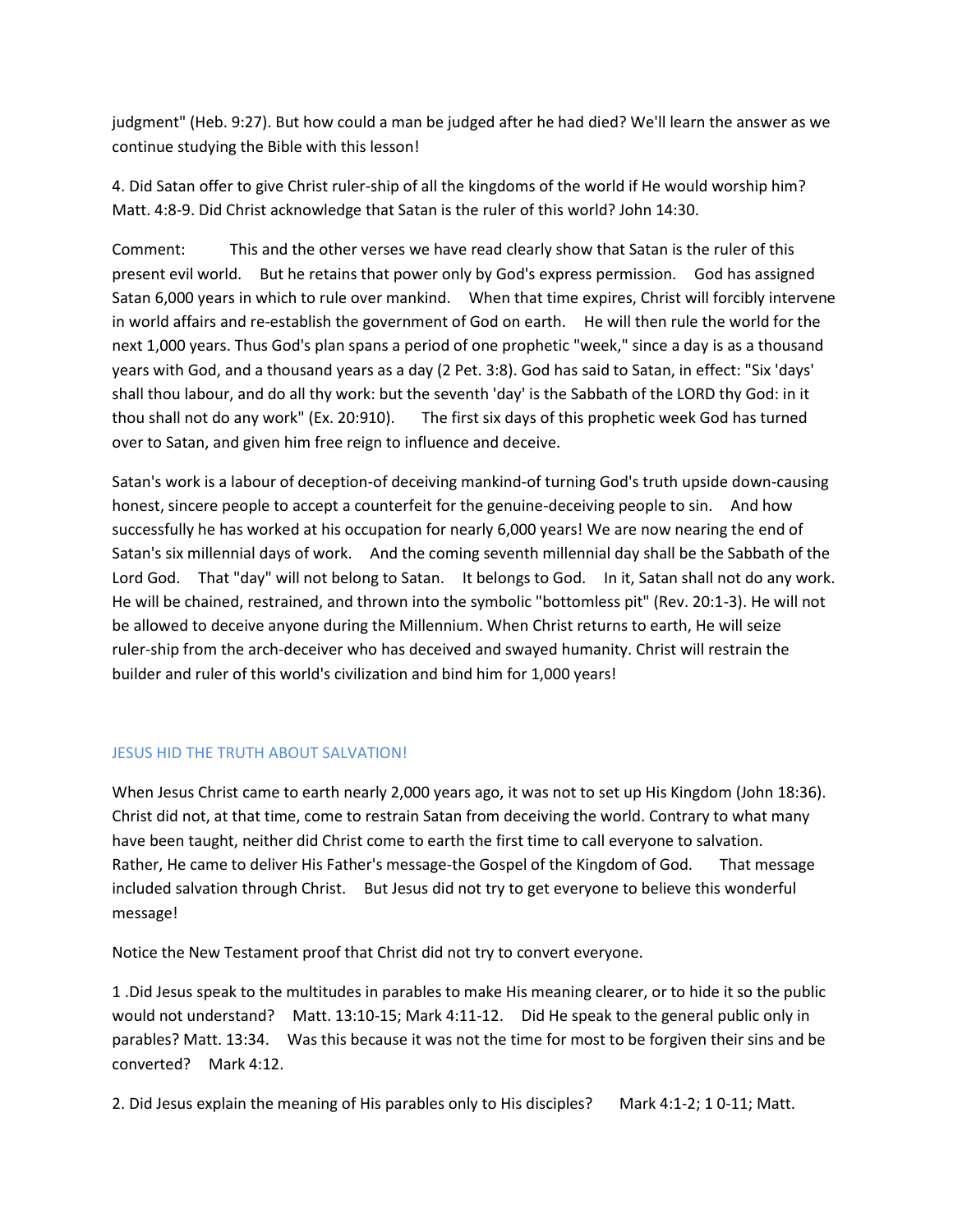#### 13:10-11, 16.

Comment: Christ preached the Father's Gospel to the public as a witness. But He worked with only a few specially called and chosen disciples. They were the ones whom He really wanted to understand the truth about salvation and His coming government on earth.

3. Did Jesus often try to avoid crowds of people? Matt. 5:1; 8:18; 13:36; Mark 3:13; John 5:13; 7:10. Did He often tell those whom He had healed not to tell anyone who healed them? Matt. 8:4; 9:30; 12:16; Mark 5:35, 41-43; 7:35-36. Did He want everyone to know who He really was? Matt. 16:20; Mark 3:12.

Comment: For most of His ministry, Jesus avoided publicity. It was not God's will for everyone to understand who Jesus was. Spiritual understanding will not be granted to the world until Christ removes Satan from earth's throne!

4. After three-and-one-half years of Christ's preaching, and after His death, resurrection, and ascension into heaven, how many disciples remained with Him? Acts 1:2-4, 15.

Comment: The New Testament Church was started with only about 120 disciples. Only after they had been trained could they teach and train others. Christ at first needed only a few teachers to teach others to become teachers, so He called only a few at that time. Remember, one can come to Christ only if God the Father specially selects and calls him (John 6:44, 65). But some will ask: "What about one who really wants salvation-wants to believe in Christ-is willing to truly repent and come out of this world and be led by God's Spirit in a true commandment-keeping Christian life? Do you mean this individual cannot come to Christ unless God calls him? Answer: Such a person is being drawn by God, otherwise he or she would have no such desire. However, most who think they are in that category have followed a false gospel, a false teaching and are deceived. They have a false idea of what salvation is, a false concept of repentance and a false idea of what God's way of life is all about.

5. Did God, in the Bible, tell us in advance that He would call only a few into His Church, and that His Church would continue to be small, and even persecuted? Luke 12:32; Matt. 10:16-17; 7.-13-14; John 16:33; 2 Tim. 3:12.

Comment: From Christ's human ministry until His soon return to earth, God has called only a small minority of people. God's Church through the centuries has continued to be small -an "embryo" of God's new civilization yet to come. That Church, as we learned in Lesson 20, is in training to rule and teach the world with and under Christ in the World Tomorrow.

#### WHAT PREDESTINATION REALLY IS

Does God know ahead of time whether an individual will be saved or lost? Has God foreordained that some would be saved, while others are destined to be lost? Does one have any choice at all regarding his or her own salvation?

"If God knows beforehand how I am going to decide," reasoned a man who was worried about the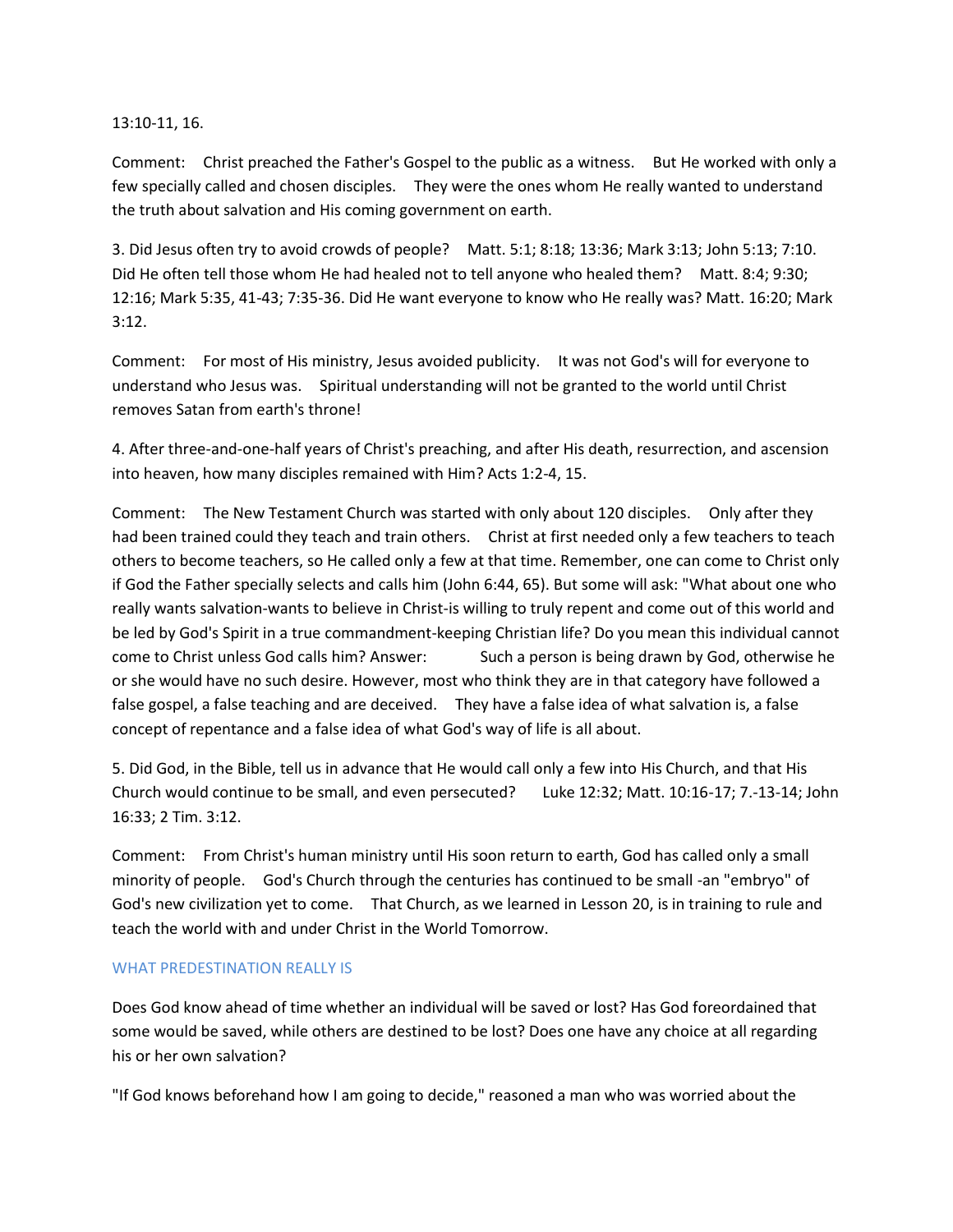subject of predestination, "then it is all predetermined. If He knows in advance that I am to be lost, then that's the way I'll have to decide in the end. And since I'll lose out anyway, why try? "On the other hand, if God knows I'm going to repent, accept Christ and be saved, I'll have to do it in the end anyway, whether I try or not. My ultimate fate was already predetermined - destined, or determined, in advance. And if that is so, then we simply are not free moral agents-we have nothing to say about it."

The subject of predestination has often puzzled and worried many people simply because they have accepted, without question, the teachings of their religion. Let's understand exactly what the Word of God teaches about "predestination."

1. Does the Bible say that some are "predestinated" ("predestined" is the modern term) to be called now? Rom. 8:28-30; Eph. 1:11-12. Are others predestined, appointed or foreordained to be blinded in this age? I Pet. 2:8.

Comment: Predestination has nothing to do with any particular decision you will make, or your fate-it has only to do with the time of your calling-whether God calls you now or later. There is not one word in the entire Bible about anyone being predestined to be lost. God has not predestined or foreordained anyone either to accept or reject Christ -to be saved or lost. The decision we make regarding our salvation is not predetermined. God has ordained that we make our own decisions. God's purpose is that we develop His character, and character cannot be created by divine will. It must be developed through experience. And experience requires time. Although God tells us which decision we ought to make (Deut. 30:19), the final decision to choose life or death for eternity is still ours!

The only decision that is predetermined is God's. God has predestined some to be called at certain times for a specific purpose. The rest will be called by God to understand the way of salvation later. Predestination simply has to do with when one is called. Jesus Christ established His Church to train the future kings and priests of God's Kingdom -to have a part in teaching the way of salvation to the masses during the Millennium. God knew far in advance that leaders, teachers and governmental administrators would be needed for His Kingdom, so He planned ahead- predestined-that He would call some to this training, especially in this age.

2. Was it before the foundation of this present world order that God decided to call certain ones at certain times? 2 Tim. 1:9; Eph. 1:4-5.

Comment: If you are one now called, God "foreknew" you. And "whom he did foreknow, he also did predestinate"-to be lost? No, "to be conformed to the image of his Son, that he might be the firstborn among many brethren. Moreover whom he did predestinate, them he also called..." (Rom. 8:29-30). Not will call in the future-but called now in this age. If you are called-if God has revealed this wonderful truth to your understanding and you are begotten by His Spirit-you are having your opportunity now-your one and only opportunity to prepare yourself to be used by Christ in the loving labour of helping to save the vast majority of mankind in the World Tomorrow!

#### MOST NEITHER FINALLY LOST NOR SAVED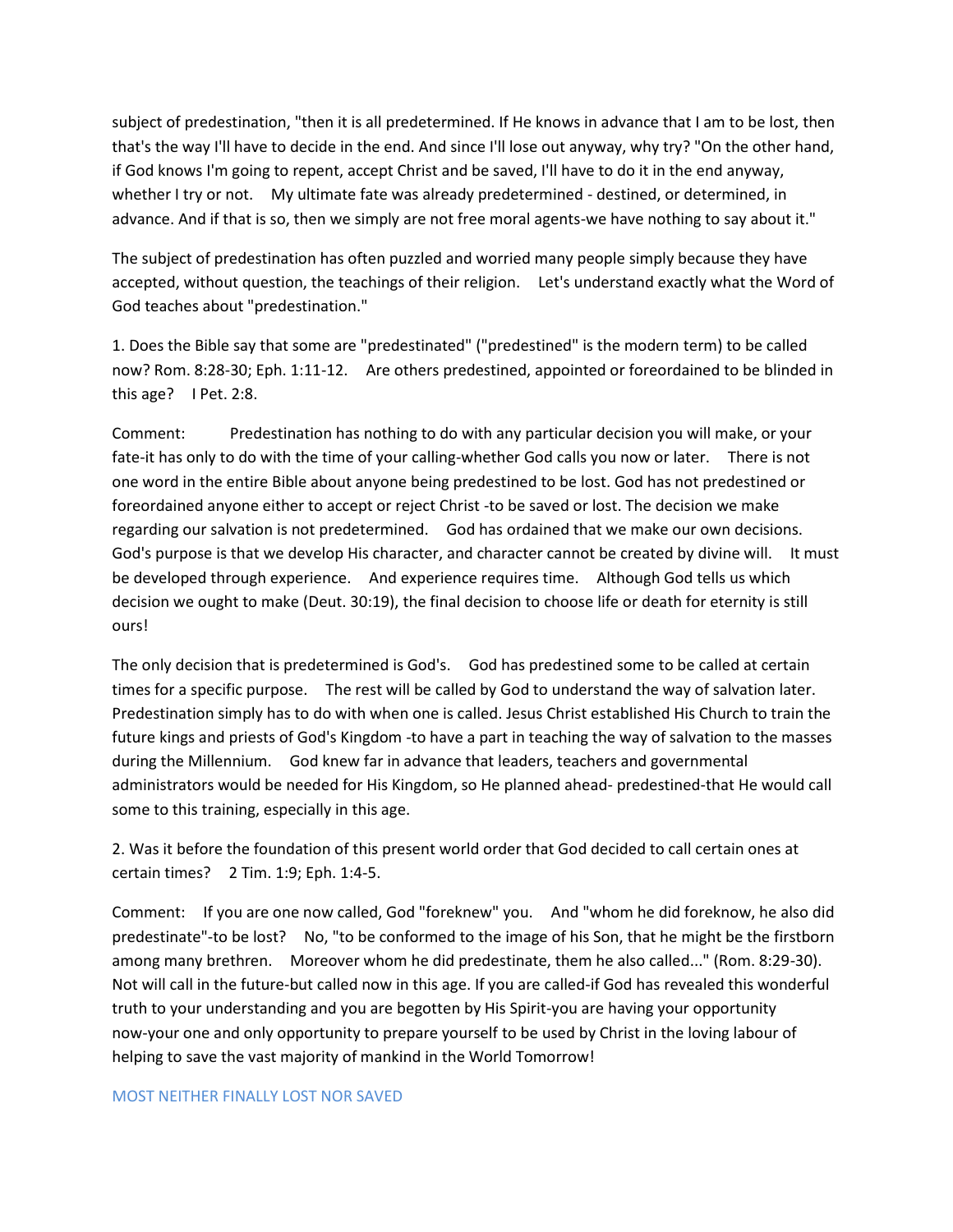1. Have all sinned and therefore earned the penalty for sin-eternal death? Rom. 3:23; 6:23. But did Christ, the Creator of all mankind, give His sinless life to pay that penalty in our stead? Rom. 5:8-10. Can salvation come only through Christ? Acts 4:12; 1 Tim. 2:5.

Comment: No one can come to God except through Jesus Christ. No one can have the death penalty he has incurred paid in any other way. But neither can anyone receive the benefit of Christ's payment unless he has an opportunity to accept it. No one can build God's character without His Spirit, and that Spirit is given only after repentance, belief and baptism. And God will not give immortality to anyone who has not already proven he or she will live God's way. Millions have lived and died without any opportunity to fulfil any of these essentials. They cannot be given eternal life-they cannot yet be trusted with the awesome powers of the God Family. They are not "saved," yet neither are they finally condemned. They will have their opportunity later. But if they haven't finally lost salvation, then who has? Actually, only a very small minority. The Bible describes two ways a person can lose salvation.

2. Will those whom God has already called to receive the knowledge of salvation be given a "second chance" if they sin wilfully? Heb. 10:26-29; 6:4-6. To receive this punishment, was it first necessary for them to have known God's truth? Heb. 10:26.

Comment: It is only those to whom God has revealed the knowledge of His truth who have been given a chance to understand spiritual salvation and receive eternal life. If they sin wilfully after receiving that knowledge, they will not have a second chance for salvation! There is a big difference between sinning willingly and wilfully. Adam sinned willingly, but that does not mean he is condemned to perish in the lake of fire because of it. There are only a few who have sinned wilfully, and they are condemned to the lake of fire! God will forgive any sin that is repented of-even if, through weakness, temptation or habit, the sin is repeated. As long as a person's intention, attitude and desire is to obey God, he will repent, and God will forgive him (I John 1:9). Jesus said we ought to forgive seventy times seven times (Matt. 18:21-22). God is even more willing to forgive than that! So what is a wilful or an unforgivable sin?

If a person has been given spiritual understanding of God's way and has experienced the blessings of that way, but decides he no longer wants it, changes his attitude, deliberately chooses a life of rebellion, despising God's Law, then this sin is unforgivable because he will not repent of it! God will not give eternal life to anyone who insists on living Satan's way. "It is impossible for those who have once been enlightened, who have tasted the heavenly gift, who shared in the Holy Spirit, who have tasted the goodness of the word of God and the powers of the coming age, if they fall away, to be brought back to repentance" (Heb. 6:4-6, NIV). Such people have been specially called by God and given His Spirit, yet at some point in time they purposely, knowingly, rejected it! Perhaps through bitterness, refusal to forgive others, or neglect of prayer and Bible study, they stopped allowing God to build His character in them. Like the servant who did nothing with his pound or talent, they failed in God's purpose for them. They have become so calloused to their sins that they, no matter what God could do to try to correct them, will never want to repent.

3. Did Jesus speak of another sin that will not be forgiven by God? Mark 3:28-29; Matt.12:31-32. What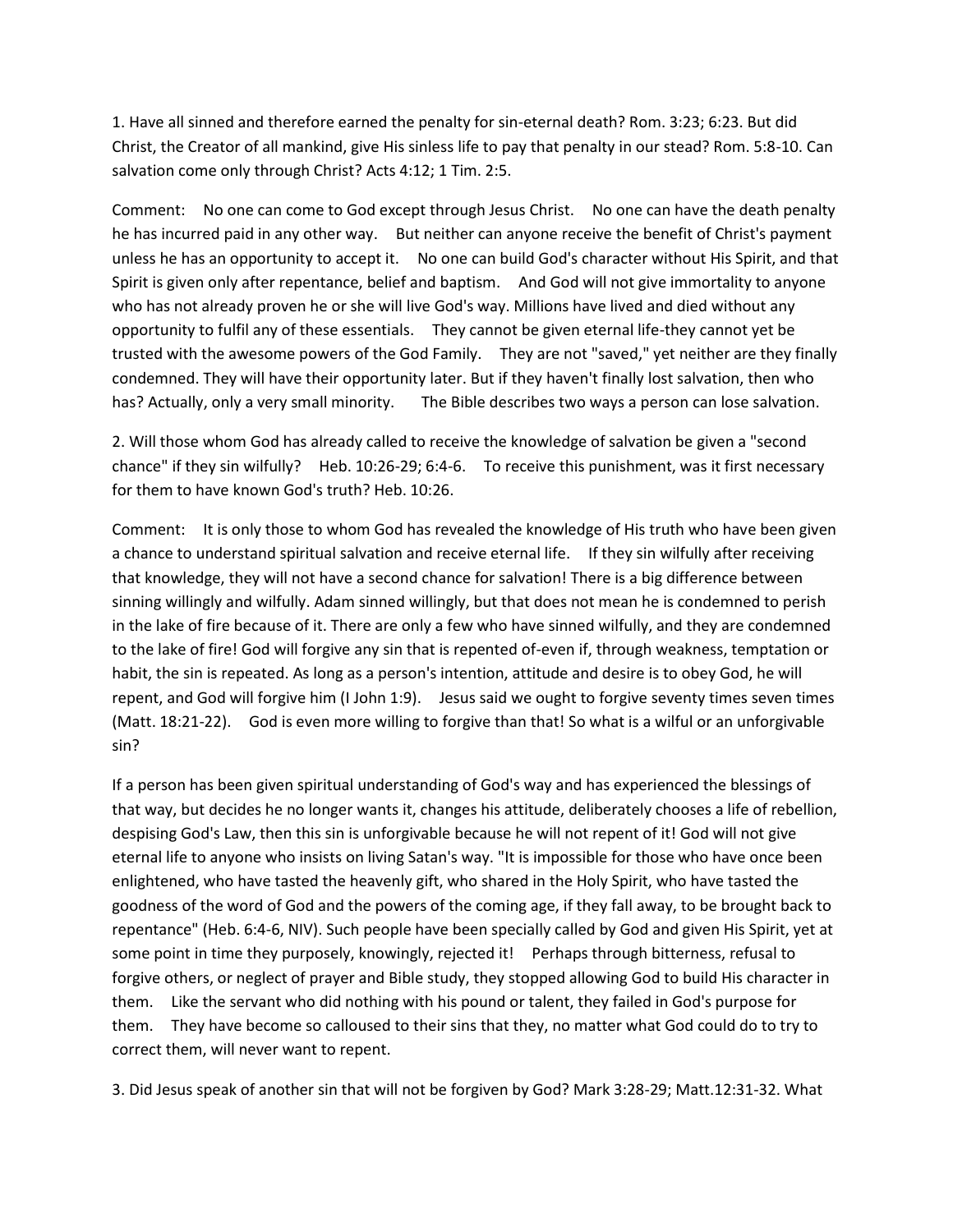grave accusation did the scribes and Pharisees hurl at Jesus? Mark 3:22; Matt.12:22-24.

Comment: To intentionally speak abusively (the meaning of the Greek word translated "blasphemy") against the Holy Spirit and attribute works of God's Spirit to the devil is to deliberately reject the only power by which one can be converted and given salvation. It is a deliberate, premeditated, wilful rejection of God and His power!

4. Now what does 2 Corinthians 6:2 have to say about a "day" of salvation? How does Isaiah 49:8, from which 2 Corinthians 6:2 is quoted, correctly state it?

Comment: The proper translation of the Greek of 2 Corinthians 6:2 (and the Hebrew of Isaiah

49:8) is "now is a day of salvation." If it were true that this is the only time when one may be saved, God would not be fair, for He is now calling only a few! This age is indeed "the" day of salvation f or the few God is now calling. But all others will have their "day" of salvation later!

God is indeed calling some people in this age, but the vast majority are blinded. God has purposely allowed them to be deceived by Satan. Therefore, most people simply have not had a chance to understand the truth about salvation. They have not yet had an opportunity to be saved!

# "FIRSTFRUITS" CALLED TO SALVATION NOW

1. When Jesus came to earth about 4,000 years after Adam had cut mankind off from God, did He say that the Gospel of the Kingdom of God would be preached to all nations during this age for the purpose of converting them? Matt. 24:14.

Comment: The Gospel Jesus proclaimed is to be preached in all the world only for a witness to all nations before the end of the present age-not to convert them! Most who hear the true Gospel do not really understand it or the way to salvation. God's truth is spiritual knowledge, and spiritual knowledge cannot be transmitted naturally to a mortal human mind (I Corinthians. 2:11-14). Spiritual truth is revealed by God! None can receive it, though their ears hear the words, or their eyes see them (Matt. 13:14), except as God opens their understanding and reveals the truth to them by His Holy Spirit.

2. Even though most of mankind has not yet been called to understand God's plan of salvation, some DO understand and come to Christ. Are these people specially called by God the Father? John 6:44, 65. How are they referred to by the Apostle James? James. 1: 18.

Comment: Those now called are merely the "first-fruits" of God's plan of salvation. God has called only a few in this age-not for special favours, but for special responsibilities. They have been called to grow in God's character so they, when born into His Family, can rule righteously in the World Tomorrow. Then they will help bring salvation to every mortal during the Millennium.

3. When was the Holy Spirit first given to those called to be first-fruits? Acts 2:1-4. To whom was the Holy Spirit promised? Verse 39.

Comment: The promise was made only to those God had predestined to call. It was God, not the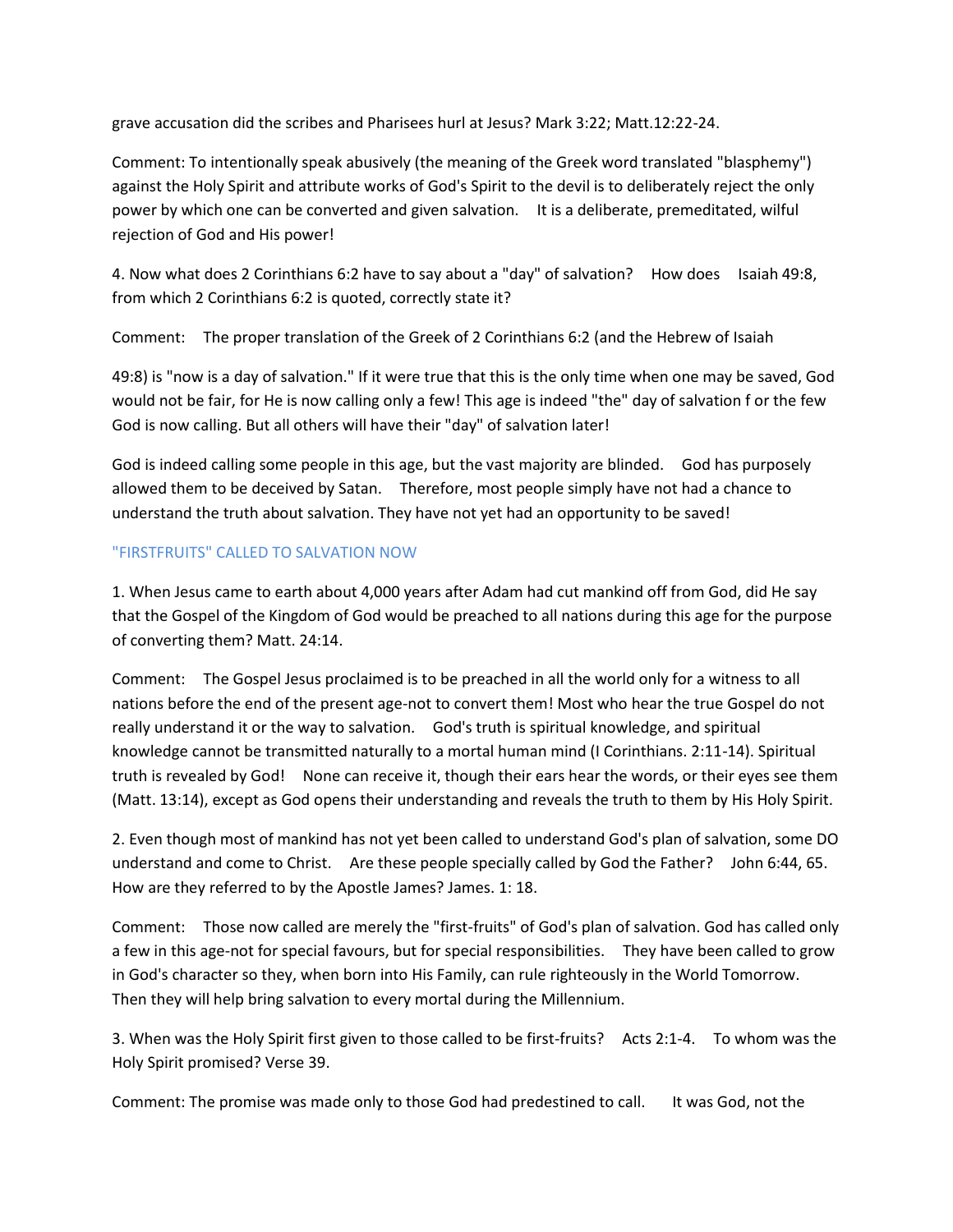apostles, who added new converts to the Church (Acts 2:47). The Holy Spirit, which every human needs, unites with the human spirit that is in us. It is the impregnation of God-life which makes us the begotten but not yet born children of God's Family-heirs, but not yet inheritors. It is the spirit of understanding, imparting to the physical brain spiritual comprehension the ability to really understand spiritual knowledge. It is the divine love of God placed within us. It is the faith of Christ-the same faith Jesus had-now given to us. It is also the spiritual power we need to help us turn from, resist and overcome Satan's "get" way and turn to God's "give" way. It is the power by which the few first-fruits now called may develop God's holy, righteous and perfect character, which is God's purpose for having put humanity on the earth-that God may thus reproduce Himself. When Adam chose to disobey God, he was cast out of the Garden of Eden and denied access to the Holy Spirit and eternal life. He was spiritually kidnapped by Satan! Although the world would then be ruled by Satan for 6,000 years, God knew that this was the best way for humans to learn their lesson. Those who are called before Christ's return must, through the power of God's Spirit, overcome Satan while he is still ruling. That is not easy, but it helps them to qualify for greater positions of responsibility in the World Tomorrow. Greater character is built when one has obstacles, such as the devil's influence, to overcome. Living in a world filled with sin also helps us learn to thoroughly hate sin (Ps.97:10; 119:104). The results of selfishness and competition are painfully obvious to those God calls out of Satan's world. After Christ returns and restrains Satan, a utopia will finally result that will reflect the benefits of God's way. The comparison with Satan's 6,000 years of rule will be spectacular!

#### ALL IN THE MILLENNIUM WILL BE CALLED

The 6,000-year sentence on Adam's world-being cut off from God-is due to end soon. This world, still Satan's world except for God's Church, is fast plunging into a period of great tribulation just before Christ's return. Suddenly, when most needed, but least expected by a world cut off from God, Jesus Christ will come in supreme supernatural power and glory as King of kings. He will then marry His bride-the first-fruits of His Church, who have made themselves ready-and together they will rule the world from Jerusalem during the Millennium. Then, after this world has been freed from Satan's rule, freed from his deceptions and spiritual influences- when this is God's world-Christ will begin to convert everyone and bring them into His eternal Family! Many will then remember the warning given them by God's Church before the Great Tribulation began. Others will have been warned during the Tribulation by two witnesses (Rev. 11:3-12). They will be willing to admit that their old way of life, based on the ways of the old civilization founded by Satan, was wrong. And they will gladly accept God's way. By the millions, humans will be spiritually begotten, will grow in God's character, and be born into the Family of God all during the thousand years.

1 .When Isaiah the prophet was told by God that the vast majority of Israel was blinded (Isaiah 6:10), what did he ask? Verse 11. How long did God say this spiritual blindness would last? Verses 11 - 1 2.

2. Will all Israel eventually be saved after the Deliverer-Christ at His Second Coming- comes out of Zion to call them to salvation ? Rom. 11:26-27.

3. Will the nations of this earth, who have never heard about the true God and His way of life that leads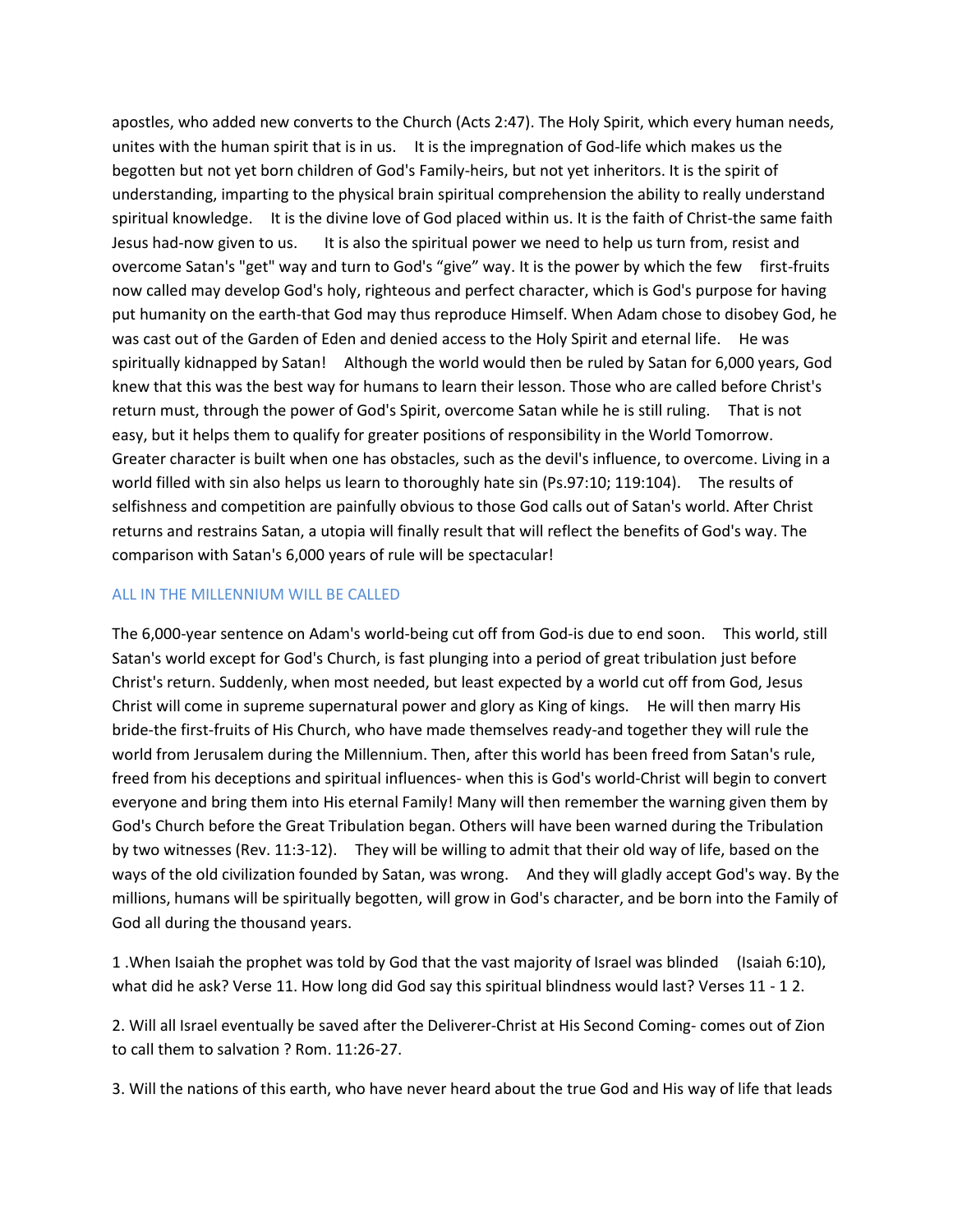to salvation, learn God's ways and walk in His paths? Micah. 4:2; Isaiah. 66;18-23;11:10.

Comment: Not only Israelites, but also Gentiles will come to be taught by Christ, the returned Deliverer and "root of Jesse," at the time when He sets His hand to remove the spiritual blindness from Israel and Judah.

4. When Christ is King over all the earth during the Millennium, will the Holy Spirit (represented by "living waters") go out from Jerusalem? Zech. 14:8-9. Will God pour out His Spirit on all people? Joel 2:28-29.

Comment: The Holy Spirit will be made available to all and will open their minds to understand God's way of salvation. First, the modern-day descendants of the ancient 12 tribes of Israel will learn to obey, and then, following their example, also all of the other nations. Just think what a time of great rejoicing it will be as each new member of the God Family is born into the Kingdom of God during the Millennium! They will then join the ruling saints in preparing for the time when thousands of millions will be resurrected and taught the way of salvation after the thousand years.

### THE REST CALLED AFTER THE MILLENNIUM

All who live during the Millennium will have their chance to participate in the salvation process. They will have their opportunity to grow spiritually toward spiritual birth into the God Family. But what about those who have already died without having heard or understood God's truth?

1.Did Paul clearly understand that the people of Israel, and mankind in general, were spiritually blinded? Rom. 10: 1 6; 18-21. Although these Israelites heard the Gospel, they did not obey it. Was this because God had purposely allowed their blindness? Rom. 11:8, 25, 32. Yet, did Paul know that they would have a future opportunity to receive salvation? Verse 26.

Comment: When Paul said "all Israel shall be saved," he meant ALL Israel, including those of his day. But when will they be given their opportunity to come to the spiritual knowledge of salvation?

2. Does the prophet Ezekiel describe a resurrection of dead Israelites back to mortal life? Ezek.37:11-

13. Is this clearly a resurrection to physical life -do the bodies have flesh, skin and bones, and require air to live? Verses 5-9.

3.Will God also give His Spirit to these millions of people? Verse 14. Will the Gentiles also be resurrected and return to their "former estate"? Ezek. 16:55.

Comment: Israel is a type of all nations. Ezekiel's prophecies describe a time when both Israelites and Gentiles who died in spiritual ignorance will be given an opportunity to receive salvation.

All the inhabitants of Sodom died centuries before Ezekiel wrote this (Gen. 19:24-25). God can "bring back their captives" (RAV translation of Ezek. 16:53) or "restore their fortunes" (Moffatt, RSV and NIV) only by resurrecting them! All unconverted Israelites will be resurrected at the same time as those Gentiles, and all will be given their first opportunity for salvation! (Verse 62). The prophet Ezekiel does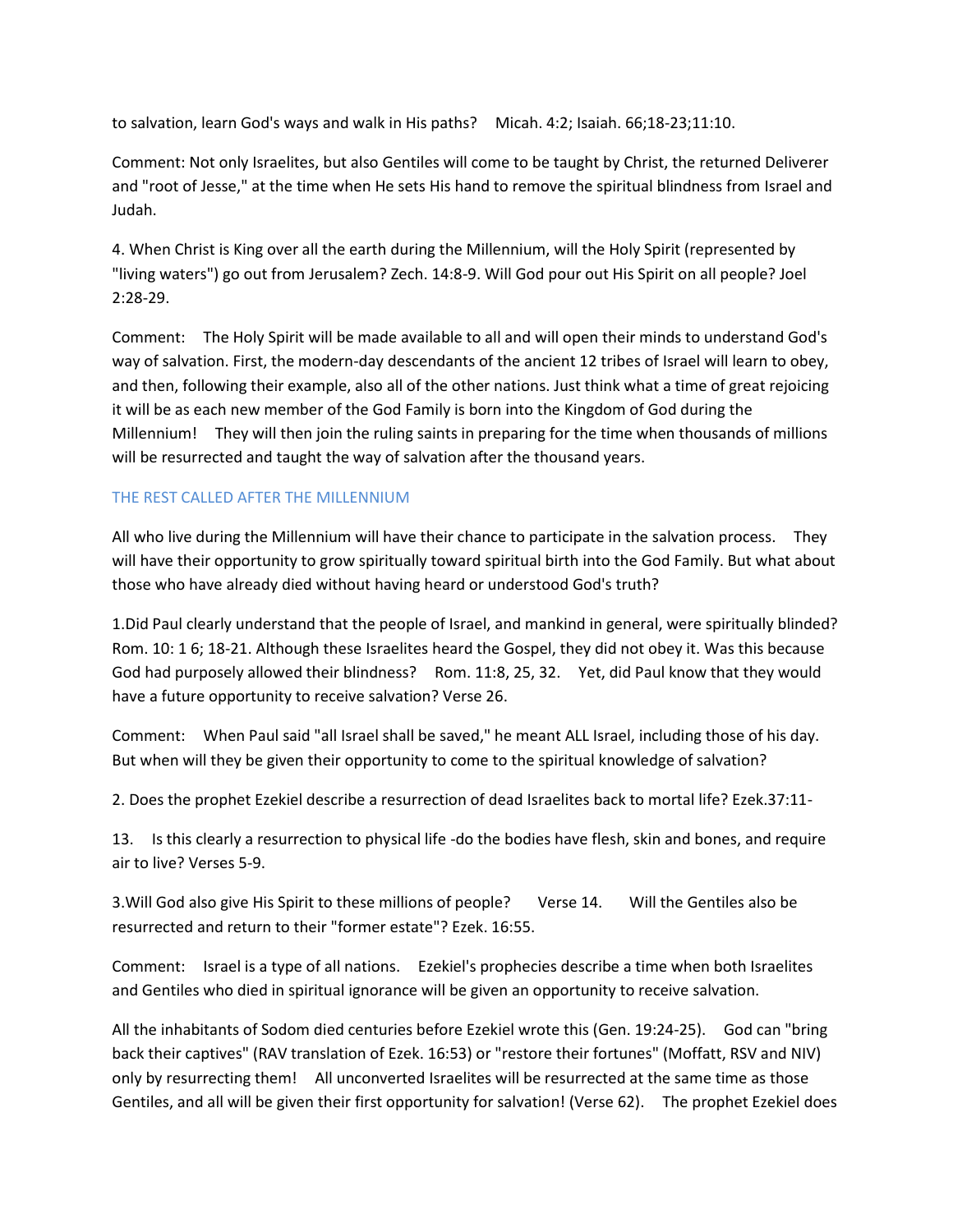not explain when this resurrection will occur, but Christ did reveal it in His revelation to the Apostle John.

4. Does God want to eventually call and save everyone? 2 Pet. 3:9; 1 Tim. 2:4. Is everyone saved at the same time, or is there a definite time-order or sequence? I Corinthians. 15:22-24.

Comment: Even as all men die, the same all will be made alive (verse 22). Everyone who has ever lived and died will be resurrected-first Christ was resurrected, then later the saints who lived and died before Christ's Second Coming will be resurrected. But what about the vast majority who never were Christ's? Verse 24 includes them all in "the end"-when Christ completes His job of conquering every enemy (verse 25). That will happen after the Millennium (Rev. 20:7-10). Those who have not heard or understood God's truth have not been consigned to eternal death. They have not sinned wilfully. They never had a chance! Even if some have lived up to the best they knew while alive, the Bible teaches only one way to salvation-through belief in Christ (Acts 4:12) and spiritual conversion and growth as defined in the Bible Most of our loved ones who have died "unsaved" in all probability did not die lost. They most likely were not called during this age, but their call is coming later. They shall be resurrected to mortal life and given spiritual understanding and the opportunity to become members of God's Family. Revelation 20 tells us when this great resurrection will occur.

5. Does the Bible speak of a "first" resurrection, thus implying that there is more than one resurrection? Rev. 20:5, last part. When will the second resurrection occur? Same verse, first part.

Comment: The first part of verse 5 is a parenthetical comment. The verse should read: "(But the rest of the dead lived not again until the thousand years were finished.) This is the first resurrection."

The sentence, "This is the first resurrection," refers to the resurrection to immortal life of the first-fruits of God's plan, which will occur at Christ's return, just before the 1,000-year period begins (verses 4, 6).

But notice further the first sentence in verse 5: "But the rest of the dead [those who never had an opportunity to understand God's truth] lived not again [would not come up in a resurrection] until the thousand years were finished." This resurrection, which will occur after the 1,000 years, is the second resurrection. It is a resurrection to mortal life!

6. How is the second resurrection further elaborated on? Verses 11-12. How will these people be

"judged"? Verse 12.

Comment: The dead who stand before God couldn't include true Christians today, because they will appear before Christ and receive their rewards at the first resurrection when He returns. It couldn't refer to those converted during the Millennium, because they will have already inherited the Kingdom during the thousand years, after living a normal life span. Those in this second resurrection are those who died in spiritual ignorance in past ages. Their time of salvation will occur after the second resurrection, The Greek word translated "books" in verse 12 is Biblia. It is from this word that the English word "bible" is derived. The books that are opened are the books of the Bible! They will be opened to the understanding of the thousands of millions of people who had not been able to know and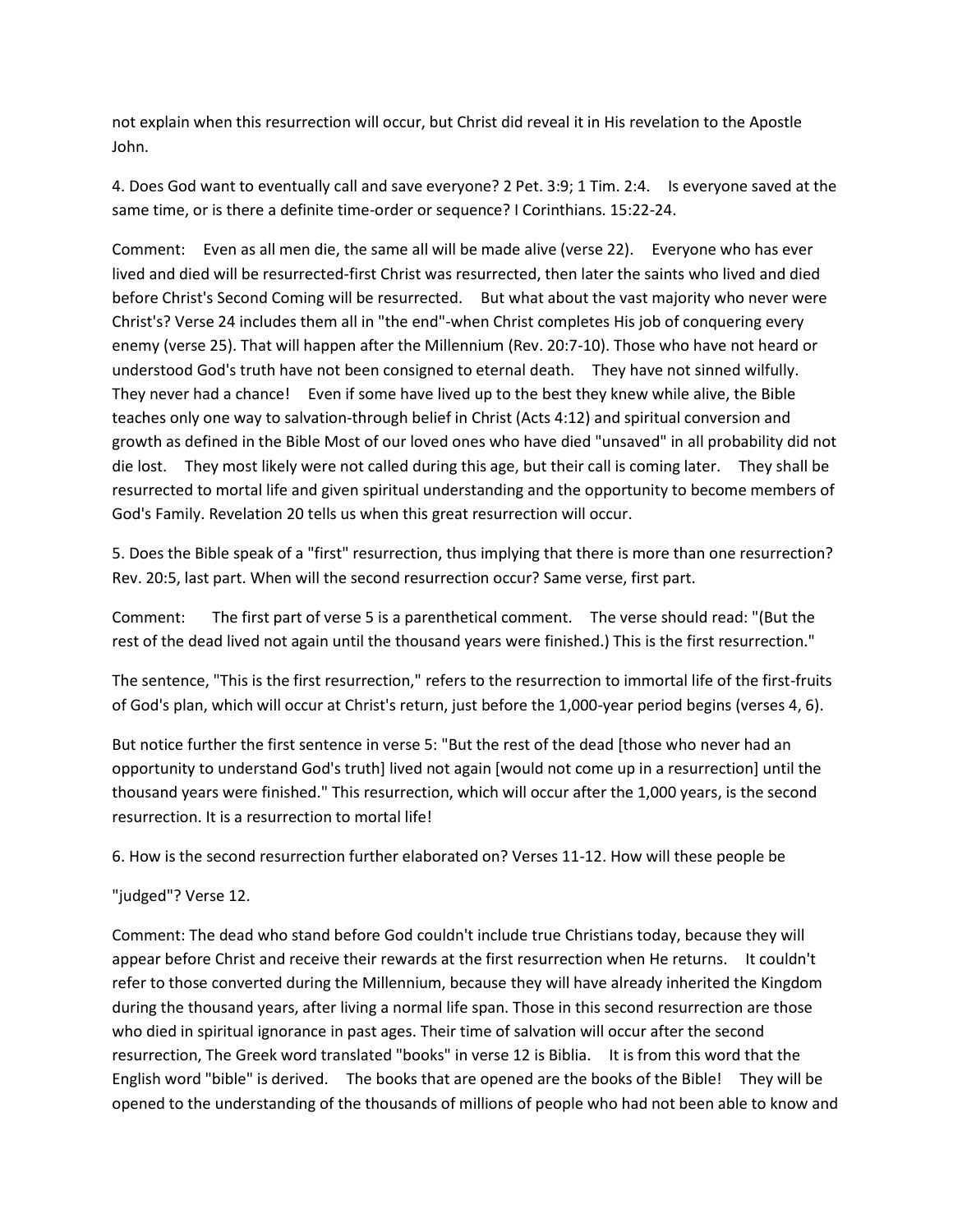understand God's purpose and plan for them during their previous lifetime, never having been called by the Father and given His Spirit of understanding. Some, assuming that "judgment" means only the pronouncing of a sentence based on past behaviour, having thought that these people, even if they repented, could do nothing to alter their fate. Thankfully, God is merciful, always willing to forgive upon true repentance. In this period of judgment, not only will the Bible be opened to their understanding, but the Book of Life will also be opened. These people will be given an opportunity to receive eternal life! God, in perfect fairness, will give them the same opportunity for salvation He now gives to those He calls in this present age. However, they will not be subject to Satan's influence as we are today, because Satan will have been finally sent to his punishment (Rev. 20:10). Let's be sure we understand the meaning of God's judgment referred to in Revelation 20:12.

7. Are true Christians today already being judged by God? I Pet. 4:17. Is this judgment so that they might avoid condemnation? I Corinthians. 11:32.

Comment: God judges His Spirit-begotten children by evaluating how well they live by His written Word. Their rewards in God's Kingdom, as we learned in Lesson 20, will depend on their character development during their mortal life. Those resurrected after the Millennium will be judged the same way. They, like Spirit begotten Christians today, will be given enough time to prove they are willing to live God's way through a life of overcoming and obedience to God. With God's Spirit freely available, and freed from Satan's spiritual influences, they will be given their first and only opportunity for salvation through repentance, baptism and growing in godly character during a second mortal life. Those who continue to live God's way of life will be changed from mortality to immortality at the end of this period of judgment.

#### VAST MAJORITY TO BE BORN OF GOD!

Imagine, if you can, the astonishment of those resurrected at the beginning of the period just described. Each person will be in his first moment of consciousness since death. At first, some may think they are in "heaven," "hell," or "purgatory." Most will simply be confused bewildered. Nothing that many had been taught about an afterlife will turn out to be true. Faced with undeniable evidence that their old teachings and ways were false, they will be more willing to admit this, start over and be taught the truth. Untold millions who never had any religious teaching whatsoever will start learning from scratch. Who will teach these untold thousands of millions? Millions of teachers who will have been born into God's Family in the first resurrection and during the Millennium. Those resurrected back to mortal life will then undergo a process of conversion similar to that of Spirit- begotten Christians today. They will be taught God's Law, and will learn they are guilty of sin and deserving of the death penalty for all eternity as a result of their sins. They will learn of God's mercy, and that Christ paid the penalty for them, if they will accept His payment. The vast majority will repent. Upon repentance and faith in Christ as their personal Saviour, they will be forgiven and God's Spirit will be given to them. Then they, as Spirit-begotten children of God, can begin growing spiritually-developing God's holy, righteous and perfect character within them. For many, unlearning all the falsehoods learned in their first life and learning God's true ways will take time. And building character will take time, because character can be developed only through time and experience.